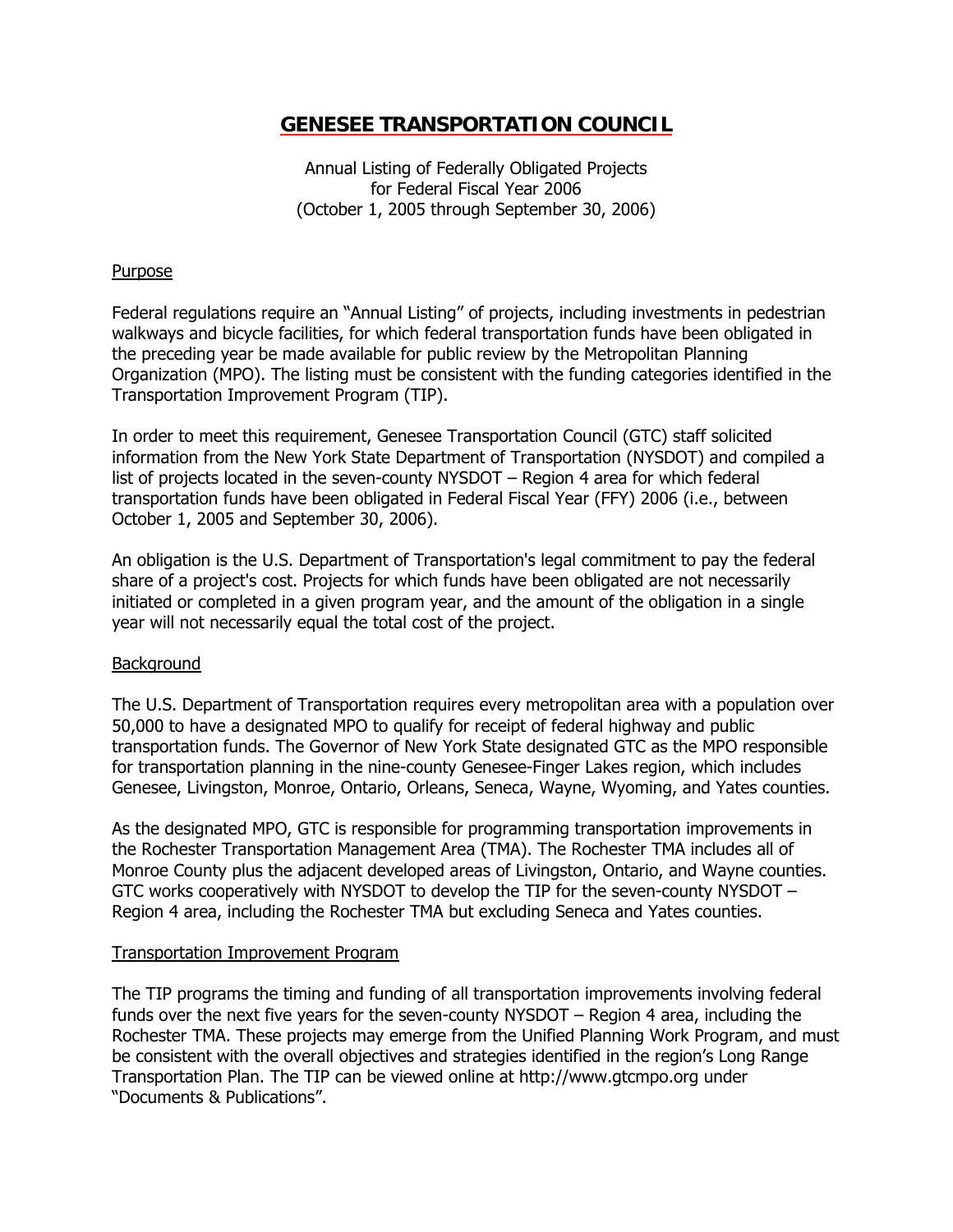To guide the TIP development process, GTC established a TIP Development Committee (TDC) comprised of representatives from the TMA counties (Livingston, Monroe, Ontario, and Wayne), the City of Rochester, Rochester-Genesee Regional Transportation Authority (RGRTA), and NYSDOT. This Committee also meets regularly to assist GTC and NYSDOT in maintaining the TIP between updates, including review of substantive changes in projects that may require amending the adopted TIP. The Genesee/Finger Lakes Regional Planning Council serves as an advisory member to the TDC.

The key steps in the TIP development process are:

- Solicit project proposals
- Evaluate and rank proposals
- Develop preliminary program
- Conduct public review
- Develop final program
- Adoption by GTC Board

## Public Involvement

The GTC Public Participation Policy establishes specific requirements for public involvement in the development of the TIP. A draft is published for a minimum 30-day public review and is made available in public locations throughout the region, including the county planning offices, central repository libraries, and offices of other public agencies affiliated with GTC. This public review document is also made available through the GTC website.

During the public review period, GTC sponsors at least three public meetings at locations across the Rochester TMA (i.e., City of Rochester, west side suburb, and east side suburb) that include a presentation on the TIP and identification of proposed projects. The purpose of these meetings is to receive verbal and written comments on the public review document. Written public comments can also be submitted via fax, email, and regular mail throughout the public review period.

GTC staff provides a synopsis of verbal comments, copies of written comments, and the summary of comments by common project focus to the TDC and the GTC Planning Committee for consideration. If the Planning Committee deems any changes made in response to the public comments to be significant, it must approve a revised public review document that is available for a subsequent 10-day public review period. This public review document includes an explanation of what was changed from the initial public review document. Written public comments may be submitted via fax, email, and regular mail throughout the 10-day public review period.

After the 10-day public review period concludes, the GTC Planning Committee considers any additional public comment and recommends a final draft TIP for GTC Board consideration. The GTC Board considers any public comments and adopts the TIP. All GTC Planning Committee and GTC Board meetings are open to the public.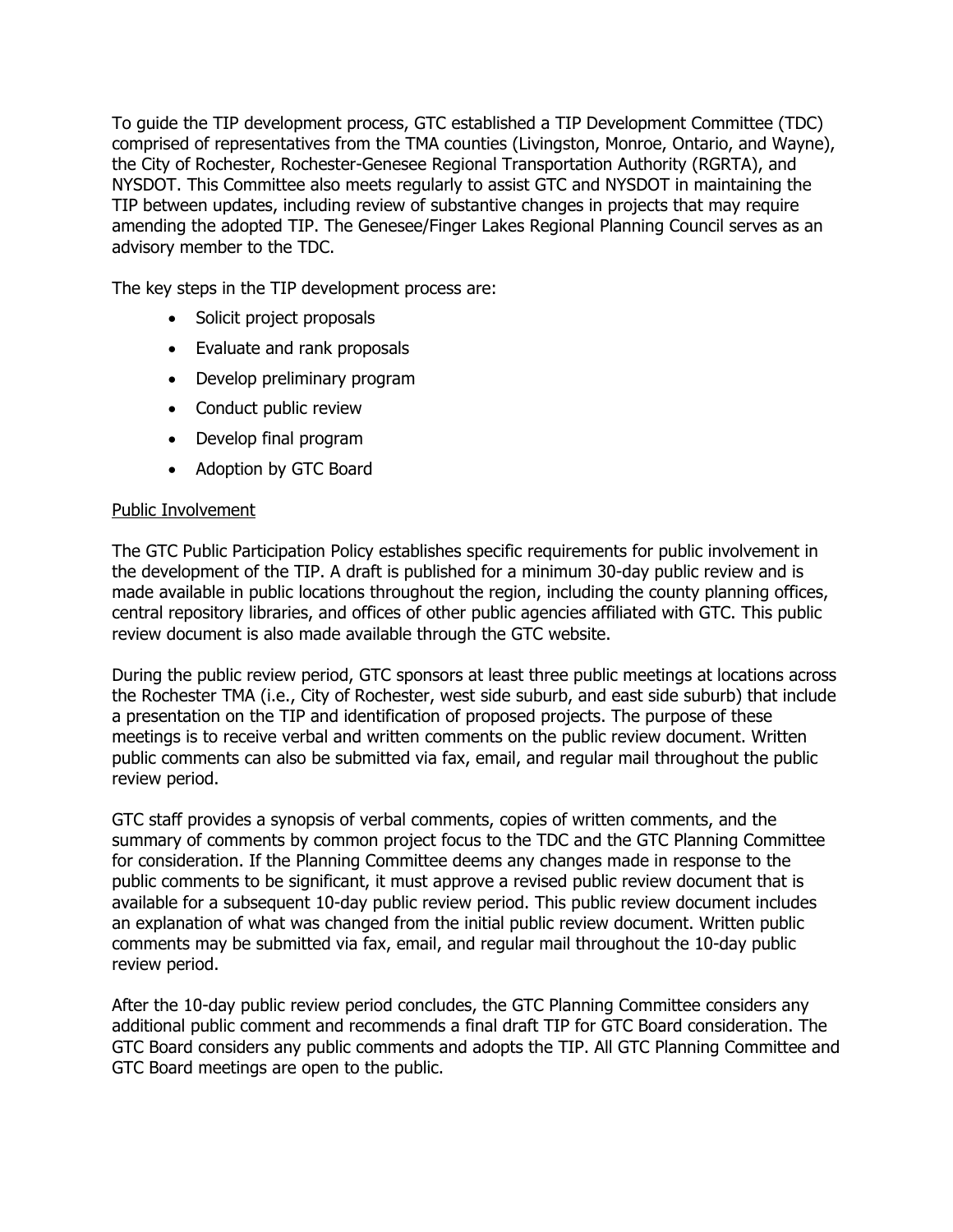This Annual Listing furthers the GTC commitment to public involvement by providing information regarding the implementation of projects that are programmed in the TIP.

# Annual Listing

The list of obligated projects is organized and presented in a manner consistent with the Transportation Improvement Program (TIP). For each project, the list includes:

- The identifier (TIP  $#$ ) that GTC uses to track projects;
- the Project Identification Number (PIN) that NYSDOT uses to track projects;
- the project name and description;
- the project sponsor;
- the project phases that were obligated in FFY 2006; and
- the total federal funds that were obligated in FFY 2006.

The TIP identifies project costs and schedule by phase. These phases are:

- Scoping: This phase includes meetings with project developers and designers, local government representatives, and other involved parties. Decisions are made regarding specific elements that will be included in the project and the range of design alternatives that will be investigated.
- Preliminary Engineering: This phase includes basic engineering work on each alternative, traffic studies, environmental analyses, and other work specific to the project. Public outreach in accordance with state and federal requirements is used to gain community input on the project. A preferred alternative is selected to advance the project.
- Detailed Design: This phase includes detailed engineering work on the preferred alternative. This phase results in the plans and specifications that the construction contractor will work from.
- Right-of-Way Incidentals: This phase includes preparation work required prior to right-of-way acquisition.
- Right-of-Way Acquisition: This phase includes the acquisition of right-of-way (property) necessary to complete the project. Acquisition can be achieved through the purchase of property or an easement.
- Construction: This phase includes all work necessary to build the project.
- Construction Inspection: This phase includes ongoing inspection to ensure construction is performed properly and conforms to specifications.
- Other: This phase is usually associated with public transportation projects. It usually involves the purchase and acquisition of vehicles and associated preventive maintenance, though in some cases, such as for station, parking, and maintenance/storage facilities, the construction of fixed or permanent facilities is undertaken.

This phase also includes funding for agency staff and/or contractors to perform work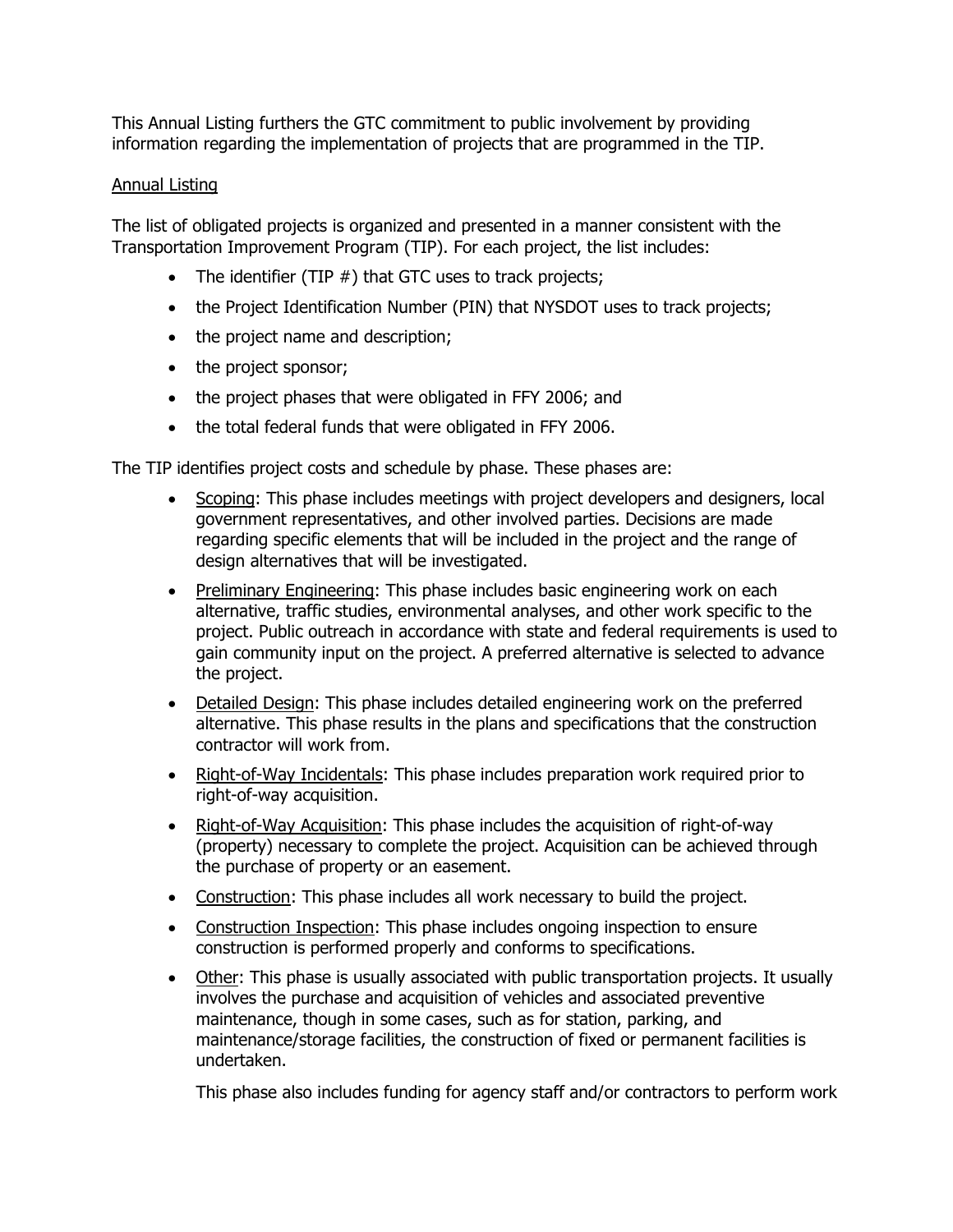that supports the transportation system (e.g., bridge inspection, traffic center operations, etc.).

The attached table lists all projects from the 2005-2010 TIP in the seven-county NYSDOT – Region 4 area for which federal transportation funds were obligated in FFY 2006 and the corresponding phases of the project. A map presenting the above mentioned projects located within the Rochester TMA is provided.

This report is prepared by Genesee Transportation Council staff. For more information, please contact:

> Genesee Transportation Council 50 West Main Street, Suite 8112 Rochester, NY 14614

> > Phone: (585) 232-6240 Fax: (585) 262-3106 Email: tip@gtcmpo.org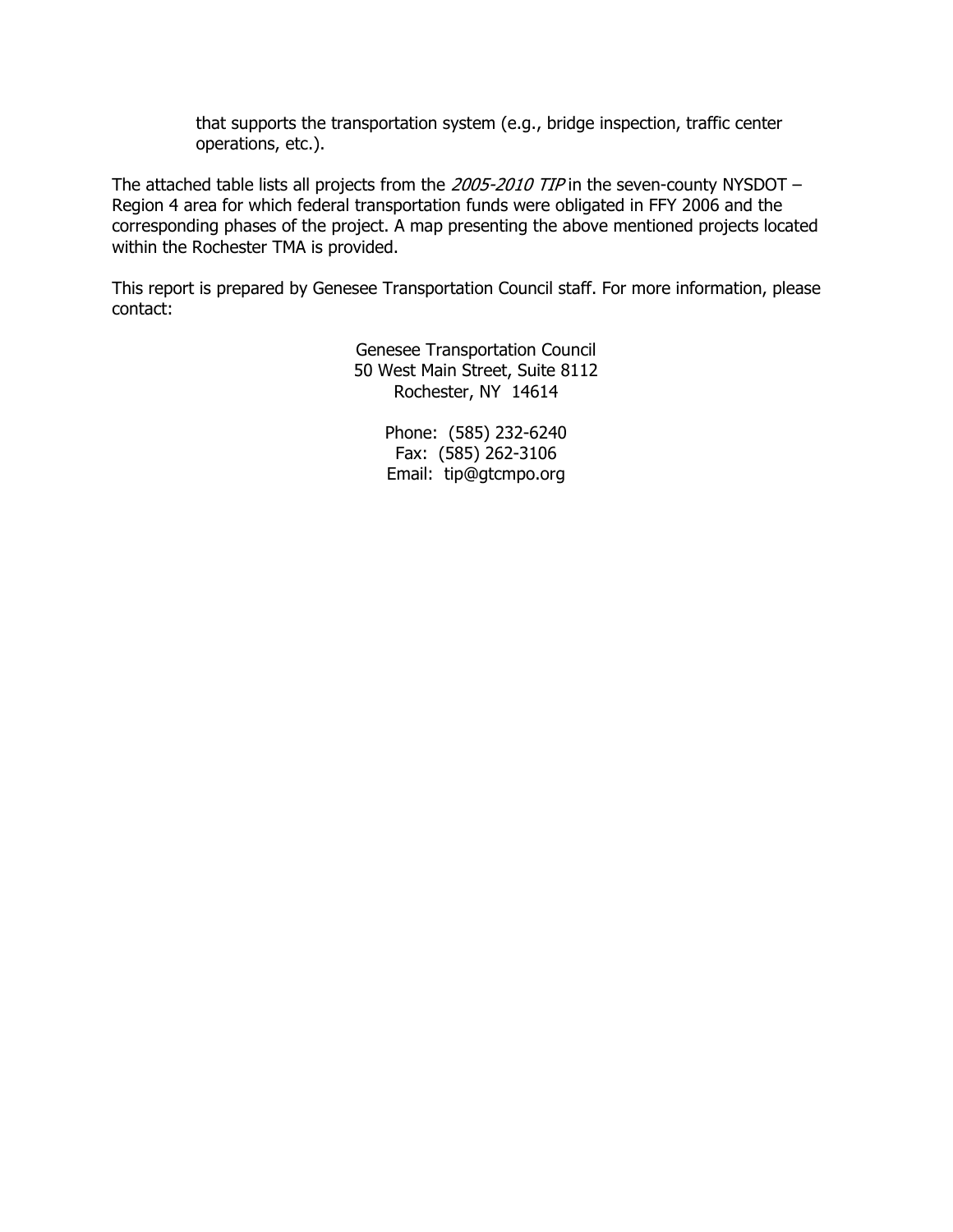#### **GENESEE TRANSPORTATION COUNCIL Annual Listing of Federally Obligated Projects for FFY 2006**

| Project Identifiers                   |         | Project Name:                                                                                                                                                                                                  | Project              | Phases Obligated in                               | Federal Funds Map |     |
|---------------------------------------|---------|----------------------------------------------------------------------------------------------------------------------------------------------------------------------------------------------------------------|----------------------|---------------------------------------------------|-------------------|-----|
| TIP#                                  | PIN     | Description                                                                                                                                                                                                    | Sponsor              | FFY 2005-06                                       | Obligated         | ID  |
|                                       |         | Projects principally located in: Monroe County                                                                                                                                                                 |                      |                                                   |                   |     |
| <b>Highway Projects</b>               |         |                                                                                                                                                                                                                |                      |                                                   |                   |     |
| H93-40EMN1                            | 4002.98 | Western Gateway / I-490 Design:<br>Phase II of Design Work for I-490 Western Gateway<br>in the City of Rochester                                                                                               | <b>NYSDOT</b>        | <b>Preliminary Engineering</b>                    | \$13,000          | 1   |
| H01-03-MN1                            | 4753.35 | Jackson Road/Atlantic Avenue Intersection:<br>Reconstruct the intersection of Jackson Road and<br>Atlantic Avenue in the Town of Penfield                                                                      | Town of<br>Penfield  | <b>ROW Acquisition</b>                            | \$7,384           | 2   |
| H01-08-MN1                            | 4015.02 | Route 15A (Jarley Rd. - Crittenden Rd.)<br>Rehabilitation/Reconstruction:<br>Reconstruct Route 15A from Jarley Road to<br>Crittenden Road in the Towns of Brighton and<br>Henrietta                            | <b>NYSDOT</b>        | Preliminary Engineering                           | \$61,600          | 3   |
| H01-11-MN1                            | 4153.03 | Route 153 (Washington Road):<br>Reconstruct Rt 153 (Washington Rd) from Rt 96 to<br>Rt 940U (W. Commercial St) in the Town and Village<br>of Pittsford                                                         | <b>NYSDOT</b>        | Preliminary Engineering<br><b>ROW Acquisition</b> | \$439,872         | 4   |
| H03-40-MN1                            | 4754.12 | Atlantic Avenue Reconstruction:<br>Reconstruct Atlantic Avenue from RR overpass to<br>Culver Road in the City of Rochester                                                                                     | City of<br>Rochester | Construction                                      | \$590,357         | 5   |
| H05-14-MN1                            | 4754.16 | Daytona Ave. Highway Improvements:<br>Sever Daytona Ave. at Empire Blvd. in the Town of<br>Penfield to address safety concerns due to limited<br>sight distance                                                | Town of<br>Penfield  | Construction                                      | \$99,000          | 6   |
| H05-15-MN1                            | 4754.15 | John Street Ext., Bailey Rd. to Lehigh Station Rd.:<br>Extend John St. from its current terminus to Lehigh<br>Station Rd. in the Town of Henrietta                                                             | Monroe<br>County     | Preliminary Engineering<br><b>ROW Incidentals</b> | \$124,000         | 7   |
| H05-19-MN1                            | 4754.26 | Lyell Avenue Reconstruction:<br>Reconstruct Lyell Ave. from Union St. (SR 259) to<br>the Spencerport Village line in the Town of Ogden                                                                         | Monroe<br>County     | Scoping                                           | \$124,000         | 8   |
| H05-20-MN1                            | 4754.28 | Long Pond Road Reconstruction:<br>Reconstruct Long Pond Rd. from Larkins Creek to<br>the Lake Ontario State Parkway (LOSP) in the Town<br>of Greece                                                            | Monroe<br>County     | Preliminary Engineering                           | \$112,000         | 9   |
| <b>Bridge Projects</b>                |         |                                                                                                                                                                                                                |                      |                                                   |                   |     |
| B01-10-MN1                            | 4753.26 | <b>Basket Road Bridge:</b><br>Replace the Basket Road bridge over Four Mile<br>Creek in the Town of Webster                                                                                                    | Monroe<br>County     | Construction                                      | \$480,467         | 10  |
| B93-51-R43                            | 4B07.01 | State Bridge Inspection:<br>Inspect State bridges in various locations                                                                                                                                         | <b>NYSDOT</b>        | Other                                             | \$1,080,000       | N/A |
| B03-14-R43                            | 4B06.03 | Underwater Bridge Inspection:<br>Inspect underwater elements of bridges in various<br>locations                                                                                                                | <b>NYSDOT</b>        | Other                                             | \$251,372         | N/A |
| <b>Public Transportation Projects</b> |         |                                                                                                                                                                                                                |                      |                                                   |                   |     |
| T97-11-MN1                            | 4820.71 | Preventive Maintenance:                                                                                                                                                                                        | <b>RGRTA</b>         | Other                                             | \$3,849,000       | N/A |
| T99-01-MN1                            | 4820.72 | Preventive maintenance for RTS and Lift Line<br><b>Transit Enhancements:</b>                                                                                                                                   | <b>RGRTA</b>         | Other                                             | \$99,700          | N/A |
|                                       |         | Principally on-street enhancements to RTS<br>passenger waiting facilities                                                                                                                                      |                      |                                                   |                   |     |
| T99-02-MN1                            | 4820.73 | Renaissance Square:<br>Construct Renaissance Square, a proposed transit<br>joint development project that will integrate a<br>transit center, Monroe Community College campus,<br>and a performing arts center | <b>RGRTA</b>         | Other                                             | \$5,339,805       | 11  |
| T99-09-MN1                            | 4820.84 | RTS Bus Shelter Replacements:<br>Replace RTS bus shelters                                                                                                                                                      | <b>RGRTA</b>         | Other                                             | \$200,000         | N/A |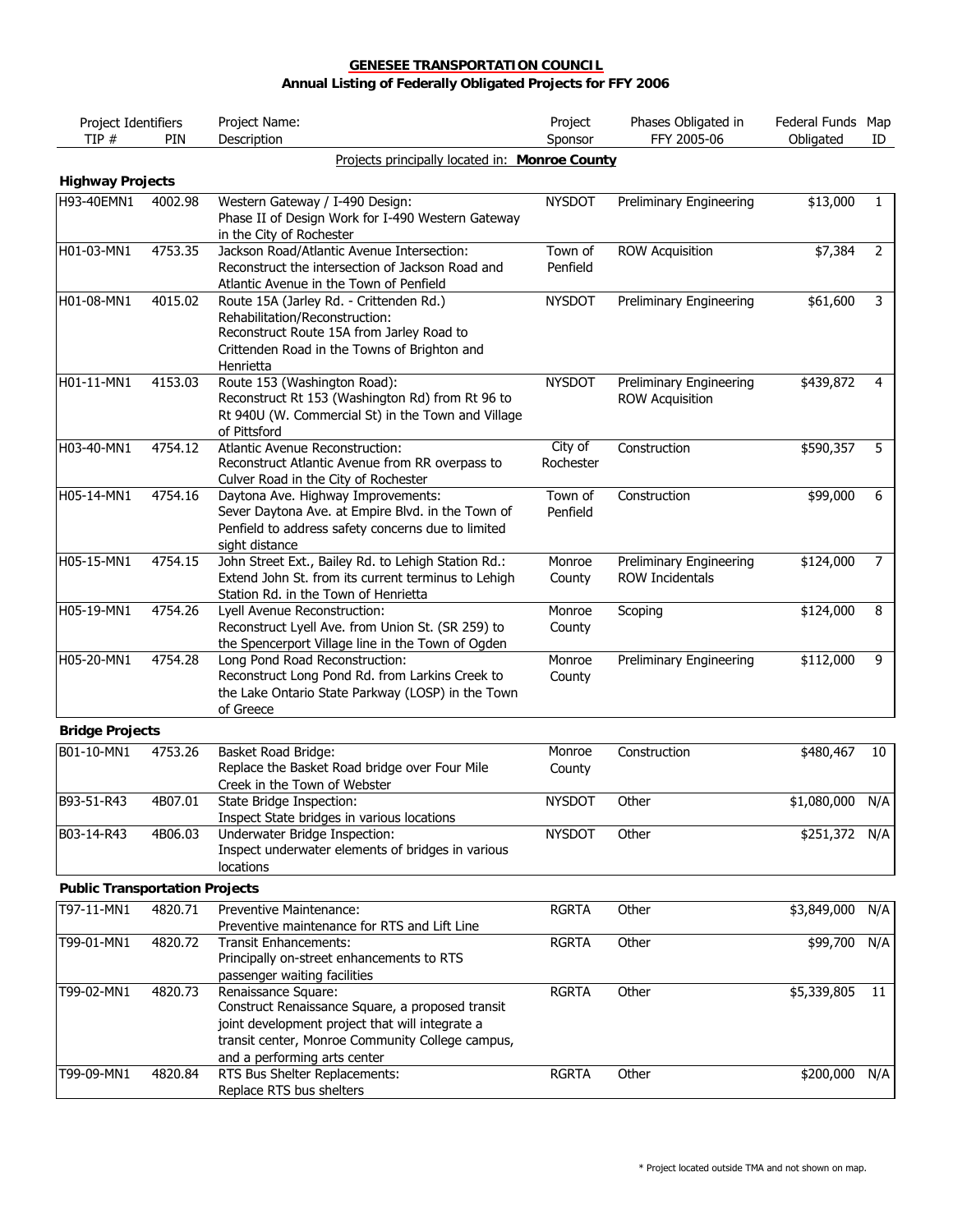#### **GENESEE TRANSPORTATION COUNCIL Annual Listing of Federally Obligated Projects for FFY 2006**

| Project Identifiers<br>TIP#<br>PIN       |         | Project Name:<br>Description                                                                                                                                                                                        | Project<br>Sponsor | Phases Obligated in<br>FFY 2005-06 | Federal Funds<br>Obligated | Map<br>ID |
|------------------------------------------|---------|---------------------------------------------------------------------------------------------------------------------------------------------------------------------------------------------------------------------|--------------------|------------------------------------|----------------------------|-----------|
|                                          |         | Public Transportation Projects (cont.)                                                                                                                                                                              |                    |                                    |                            |           |
| T01-02-MN11 4821.13                      |         | RTS On-Board ITS Systems Upgrade:                                                                                                                                                                                   | <b>RGRTA</b>       | Other                              | \$4,597,800                | N/A       |
|                                          |         | Replace RTS fare collection equipment and integrate<br>various computer-based on-board systems                                                                                                                      |                    |                                    |                            |           |
| T03-03-MN1                               | 4821.32 | Lift Line Bus Replacement:<br>Replace 18 Lift Line buses                                                                                                                                                            | <b>RGRTA</b>       | Other                              | \$792,000                  | N/A       |
| T05-05-MN1                               | 4821.53 | FFY 2006 Jobs Access Reverse Commute Program:<br>Operate Jobs Access Reverse Commute Program in<br>the Genesee-Finger Lakes Region                                                                                  | <b>RGRTA</b>       | Other                              | \$199,980                  | N/A       |
| T05-06-MN1                               | 4821.54 | <b>RGRTA IT Software Systems:</b><br>Upgrade RGRTA IT software systems to improve the<br>efficiency and effectiveness of operations and<br>service delivery                                                         | <b>RGRTA</b>       | Other                              | \$1,200,000                | N/A       |
| <b>Other Projects</b>                    |         |                                                                                                                                                                                                                     |                    |                                    |                            |           |
| O05-02-MN1                               | 4RIT.01 | Research at RIT - Alternative Fuels and Life-Cycle<br>Engineering:<br>Research on alternative fuels and life-cycle<br>engineering                                                                                   | <b>RIT</b>         | Other                              | $( $1,373,814)$ N/A        |           |
|                                          | Note:   | The funds for this project have been transferred to the U.S. Department of Transportation's Research and Innovative Technology<br>Administration for continued advancement by the Rochester Institute of Technology |                    |                                    |                            |           |
| <b>Bicycle &amp; Pedestrian Projects</b> |         |                                                                                                                                                                                                                     |                    |                                    |                            |           |
| N03-03-R43                               | 4805.10 | ADA Detectable Warning Surfaces Retrofit:<br>Retrofit sidewalk ramps constructed since July 2001<br>with a detectable warning surface                                                                               | <b>NYSDOT</b>      | Construction                       | \$221,066                  | N/A       |

#### Projects principally located in: **Livingston County** (outside TMA)

# **Bridge Projects**

| - - - - - - - - - - - -               |         |                                                                                                                                     |                   |              |           |        |
|---------------------------------------|---------|-------------------------------------------------------------------------------------------------------------------------------------|-------------------|--------------|-----------|--------|
| B01-28-LV2                            | 4753.25 | East Swamp Road Bridge:<br>Replace the East Swamp Road bridge over the<br>Conesus Inlet in the Town of Sparta                       | Town of<br>Sparta | Construction | \$210,400 | $\ast$ |
| <b>Public Transportation Projects</b> |         |                                                                                                                                     |                   |              |           |        |
| T03-09-LV2                            | 4832.05 | Livingston County Transportation Center:<br>Construct a new operations center for Livingston<br>Area Transportation Services (LATS) | <b>RGRTA</b>      | Other        | \$990,000 | $\ast$ |

#### Projects principally located in: **Ontario County** (outside TMA)

#### **Bridge Projects**

| B01-31-ON2 | 4005.34                               | Route 5 Bridge:<br>Rehabilitate the NYS Route 5 bridge over Norfolk<br>Southern Railroad in the City of Geneva                                                  | <b>NYSDOT</b>     | Preliminary Engineering<br>Construction | \$371,304   | $\ast$ |  |
|------------|---------------------------------------|-----------------------------------------------------------------------------------------------------------------------------------------------------------------|-------------------|-----------------------------------------|-------------|--------|--|
|            | <b>Public Transportation Projects</b> |                                                                                                                                                                 |                   |                                         |             |        |  |
| T99-10-ON2 | 4820.85                               | <b>CATS Maintenance Facility:</b><br>Construct a joint County Area Transportation Service<br>(CATS) and highway maintenance facility in the<br>Town of Hopewell | Ontario<br>County | Construction                            | \$2,186,000 | $\ast$ |  |

## Projects principally located in: **Orleans County** (outside TMA)

| <b>Bridge Projects</b> |         |                                                                                                                                            |                   |                                        |           |  |  |  |
|------------------------|---------|--------------------------------------------------------------------------------------------------------------------------------------------|-------------------|----------------------------------------|-----------|--|--|--|
| B01-34-OR2             | 4753.24 | Monroe-Orleans County Line Road Bridge:<br>Reconstruct the Monroe-Orleans County Line Rd.<br>bridge over Sandy Creek in the Town of Murray | Orleans<br>Countv | <b>ROW Acquisition</b><br>Construction | \$717,200 |  |  |  |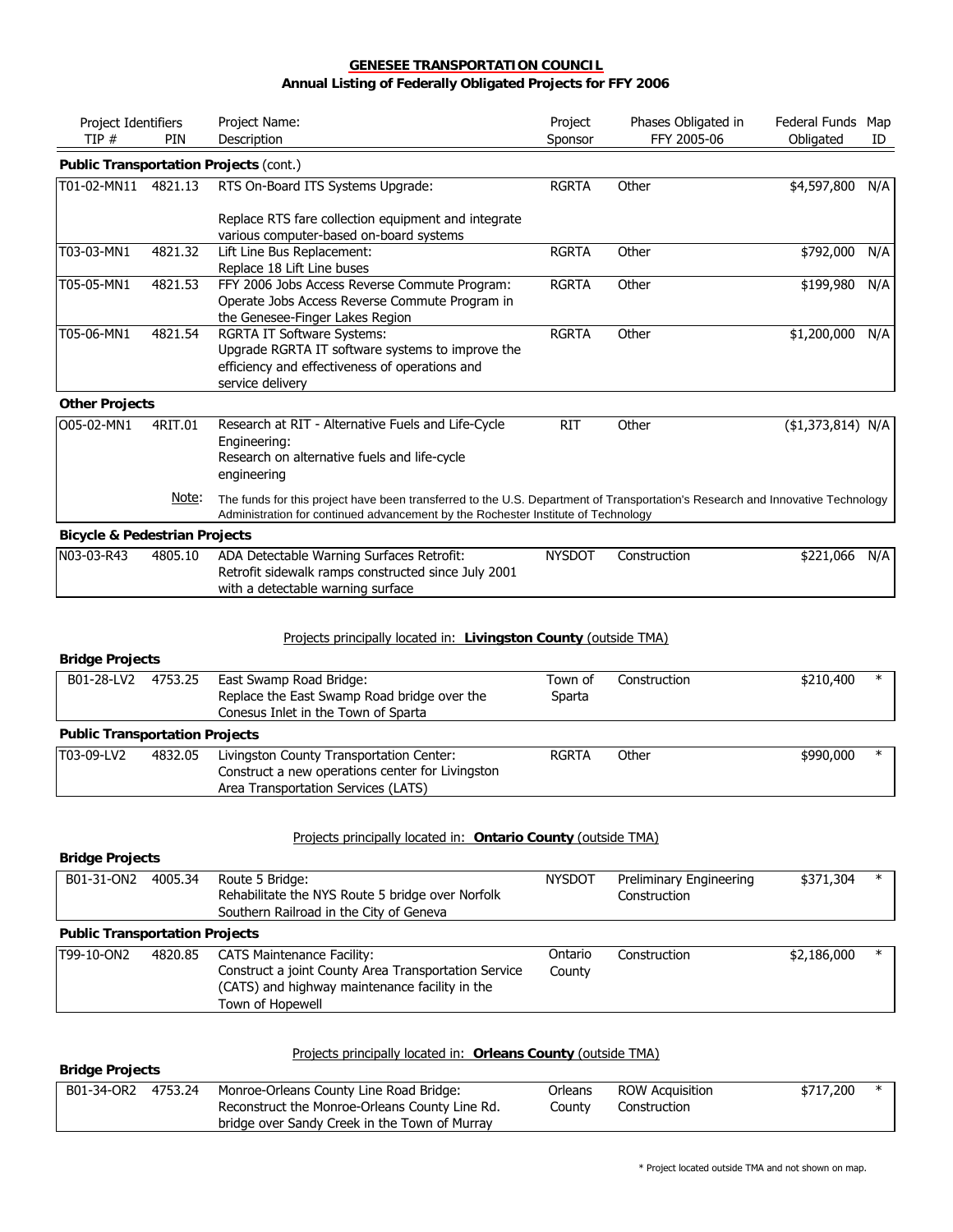#### **GENESEE TRANSPORTATION COUNCIL Annual Listing of Federally Obligated Projects for FFY 2006**

| Project Identifiers<br>TIP#    | <b>PIN</b> | Project Name:<br>Description                                                                                                                          | Project<br>Sponsor       | Phases Obligated in<br>FFY 2005-06                | Federal Funds Map<br>Obligated | ID     |
|--------------------------------|------------|-------------------------------------------------------------------------------------------------------------------------------------------------------|--------------------------|---------------------------------------------------|--------------------------------|--------|
| <b>Bridge Projects (cont.)</b> |            |                                                                                                                                                       |                          |                                                   |                                |        |
| B05-23-OR2                     | 4754.02    | Knowlesville Road Bridge over Oak Orchard Creek:<br>Reconstruct the Knowlesville Rd. bridge over Oak<br>Orchard Creek in the Town of Ridgeway         | <b>Orleans</b><br>County | Preliminary Engineering<br><b>ROW Acquisition</b> | \$196,000                      | $\ast$ |
| B05-24-OR2                     | 4754.03    | Oak Orchard Road Bridge over Manning Muckland<br>Creek:<br>Reconstruct the Oak Orchard Rd. bridge over<br>Manning Muckland Creek in the Town of Barre | <b>Orleans</b><br>County | Preliminary Engineering<br><b>ROW Acquisition</b> | \$56,000                       | $\ast$ |

#### Projects principally located in: **Wyoming County** (outside TMA)

#### **Highway Projects**

| H05-23-WY2             | 4754.32 | Middle Reservation Road Improvements:<br>Resurface the roadway and improve shoulder width<br>and strength to accommodate both passenger and<br>farm vehicle traffic in the Town of Castile | Wyoming<br>County | Preliminary Engineering<br><b>ROW Incidentals</b> | \$120,000 | $\ast$ |
|------------------------|---------|--------------------------------------------------------------------------------------------------------------------------------------------------------------------------------------------|-------------------|---------------------------------------------------|-----------|--------|
| <b>Bridge Projects</b> |         |                                                                                                                                                                                            |                   |                                                   |           |        |
| B05-25-WY2             | 4754.05 | Hillside Road (CR 37) Bridge over Trout Brook:<br>Reconstuct the Hillside Rd. (County Rd. 37) bridge<br>over Trout Brook in the Town of Pike                                               | Wyoming<br>County | Preliminary Engineering<br><b>ROW Acquisition</b> | \$57,600  | $\ast$ |
| <b>Rail Projects</b>   |         |                                                                                                                                                                                            |                   |                                                   |           |        |
| R05-01-WY2             | 4935.86 | R&S Hwy-Rail Grade Crossing Bypass:<br>Realign existing track to a new location that would<br>bypass the center of the Village of Silver Springs<br>and construct a new rail interchange   | R&S<br>Railroad   | Construction                                      | \$594,000 | $\ast$ |